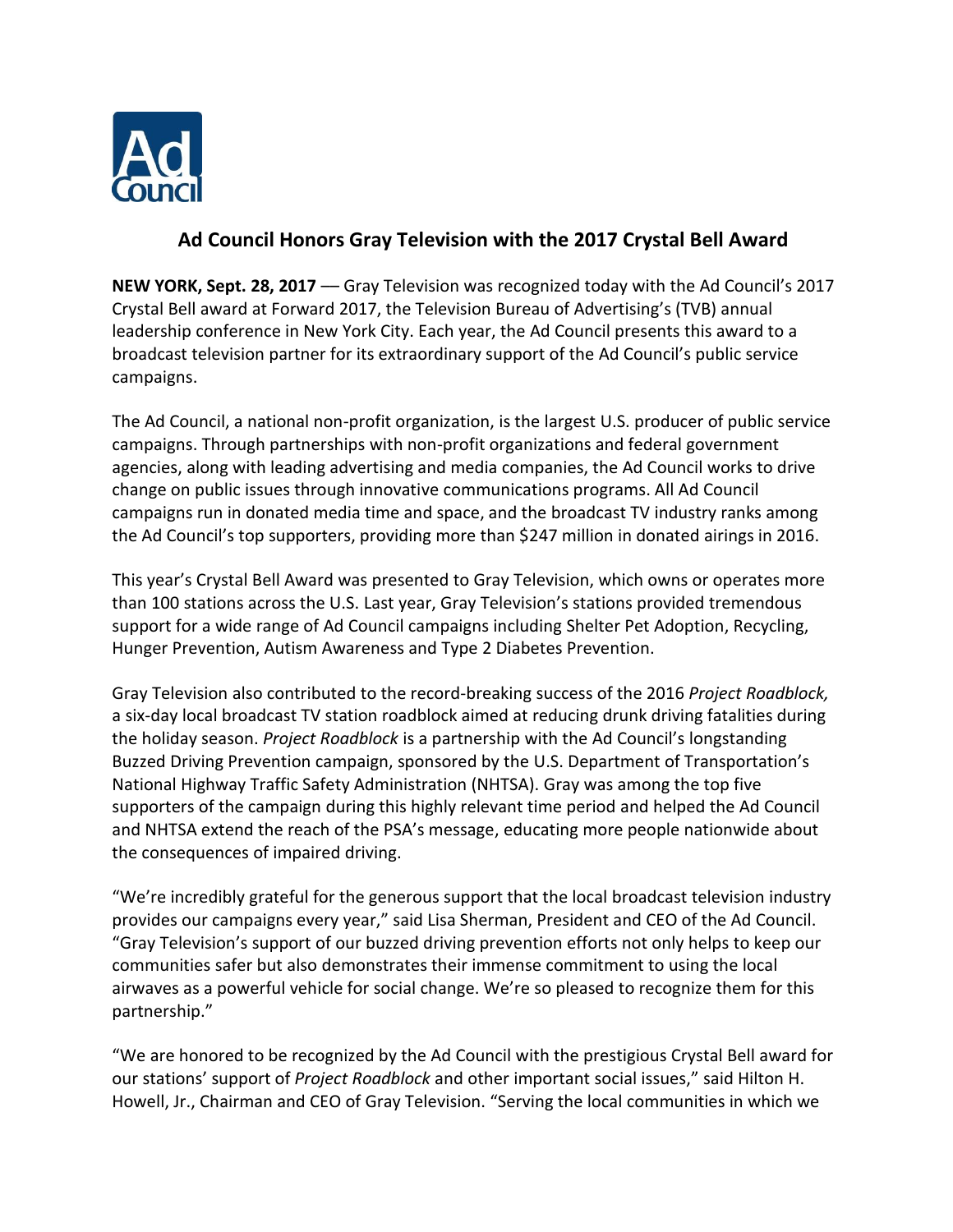operate is an integral part of Gray Television's commitment, and we are grateful for the opportunity to share important messages that help better the lives of our viewers."

According to the latest NHTSA data, impaired driving between Christmas and New Year's accounts for nearly one-third of all motor vehicle crash fatalities. Over the last thirteen years, TVB, the Ad Council and NHTSA have partnered with local broadcast television stations on *Project Roadblock.* Each year, between December 26 and 31, local broadcast stations voluntarily participate by airing Buzzed Driving Prevention PSAs during the concentrated six-day period, with a special push at 10 p.m. local time on New Year's Eve. This partnership helps raise awareness of the dangers of impaired driving and has helped save lives.

"The most effective way to stop drunk driving is to prevent it from happening in the first place," said Susan Gorcowski, NHTSA Associate Administrator of Communications and Consumer Information. "Through *Project Roadblock* and the support of local TV stations across the country, NHTSA and the Ad Council have been able to use the power of media to raise awareness and to save lives. We're recognizing Gray Television and its stations today for their support in spreading this important safety message."

This year Gray Television's stations supported *Project Roadblock*, and many of its stations went above and beyond in their support by participating in the 10 p.m. New Year's Eve activation. 2016 was the most successful year to-date for *Project Roadblock*; the initiative received widespread support from local broadcast affiliates, including nearly 69,000 placements of donated on-air, digital sub-channel, online and mobile time and space by over 1000 TV stations reaching all 50 states, and resulting in \$9.4 million of airtime over the six-day period. Since its inception in 2004, local broadcast TV stations across the nation have donated more than \$58.7 million in support of *Project Roadblock*.

"In 2016 over 1,000 TV stations committed to promote safety in their communities through *Project Roadblock*. This is a critical initiative for TVB and we are honored to work in partnership with the Ad Council and NHTSA on this life-saving PSA campaign," said Steve Lanzano, President and CEO of TVB. "We commend Gray Television's recognition by the Ad Council for their exemplary efforts in making public service campaigns across the United States a priority."

## **About Gray Television**

Gray owns and/or operates over 100 television stations across 57 television markets that collectively broadcast over 200 program streams including 104 channels affiliated with the CBS Network, the NBC Network, the ABC Network and the FOX Network. Our portfolio includes the number-one and/or number-two ranked television station operations in essentially all of our markets, which collectively cover approximately 10.6 percent of total United States television households.

## **About NHTSA**

For more than four decades, the National Highway Traffic Safety Administration (NHTSA) has served as the key federal agency charged with improving safety on our nation's roadways. As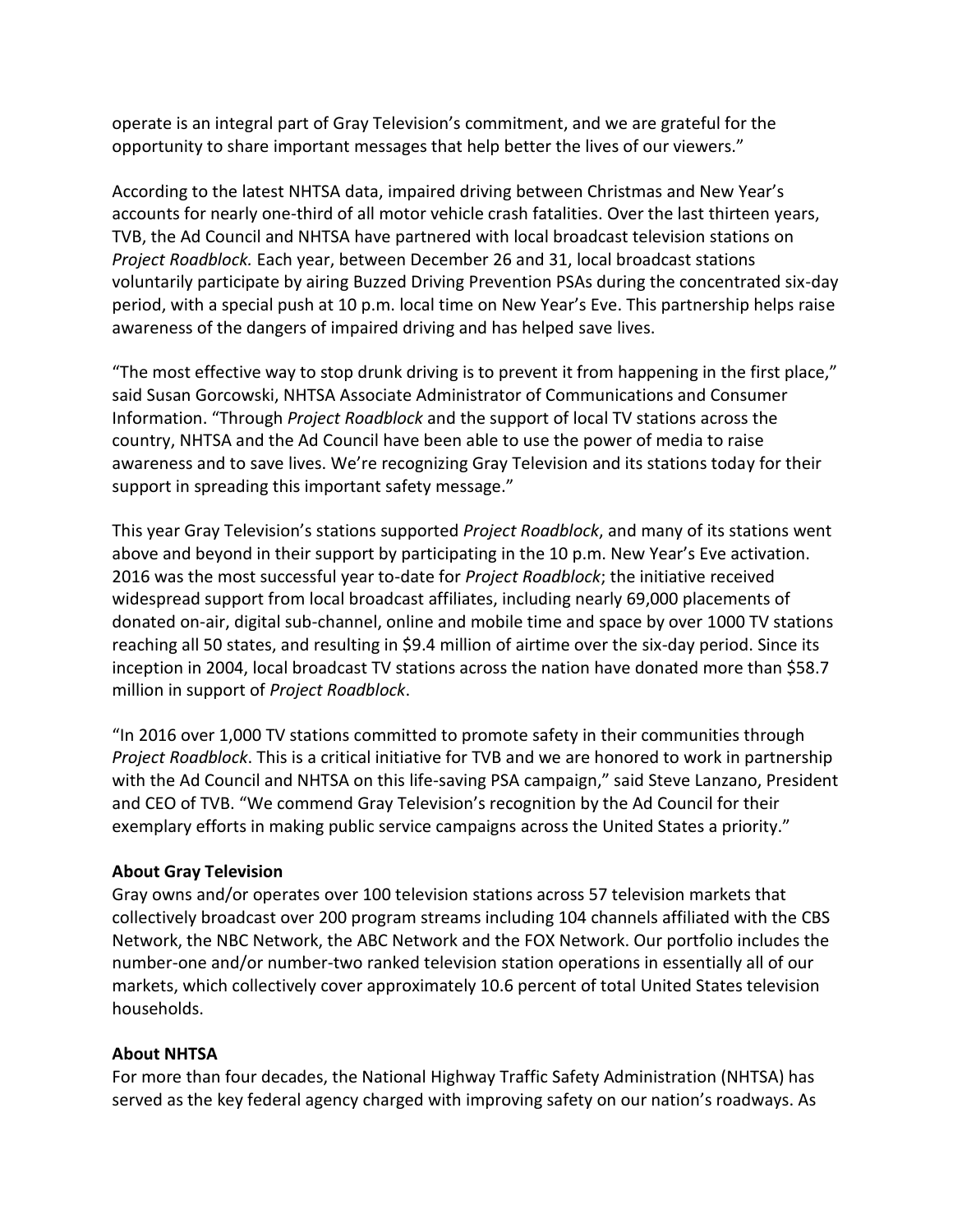part of the U.S. Department of Transportation, NHTSA is working to reduce traffic-related deaths and injuries by promoting the use of safety belts and child safety seats; helping states and local communities address the threat of drunk drivers; regulating safety standards and investigating safety defects in motor vehicles; establishing and enforcing fuel economy standards; conducting research on driver behavior and traffic safety; and providing consumer information on issues ranging from child passenger safety to impaired driving. For more information, visit [http://www.nhtsa.gov.](http://www.nhtsa.gov/)

### **About TVB**

TVB is the not-for-profit trade association of America's local broadcast television industry. Its members include television broadcast groups, advertising sales reps, syndicators, international broadcasters, associate members and over 800 individual television stations. TVB actively promotes local media marketing solutions to the advertising community, and in so doing works to develop advertising dollars for the medium's multiple platforms, including on-air, online and mobile. TVB provides a diverse variety of tools and resources, including [www.tvb.org,](http://www.tvb.org/) to support its members and to help advertisers make the best use of local ad dollars.

### **About the Ad Council**

The Ad Council is a private, non-profit organization with a rich history of marshaling volunteer talent from the advertising and media industries to deliver critical messages to the American public. Having produced literally thousands of public service campaigns addressing the most pressing social issues of the day, the Ad Council has affected, and continues to affect, tremendous positive change by raising awareness, inspiring action and saving lives. To learn more about the Ad Council and its campaigns visit [adcouncil.org,](https://www.adcouncil.org/) like us on **Facebook**, follow us on **[Twitter](https://twitter.com/adcouncil)** or view our PSAs on [YouTube.](https://www.youtube.com/user/adcouncil)

#### **Media Contacts**

## **Ad Council** Ellyn Fisher 212-984-1964 efisher@adcouncil.org

## **NHTSA**

Karen Aldana 202-366-9550 public.affairs@dot.gov

## **TVB**

Abby Auerbach 212-891-2279 abby@tvb.org

#### **Gray Television**